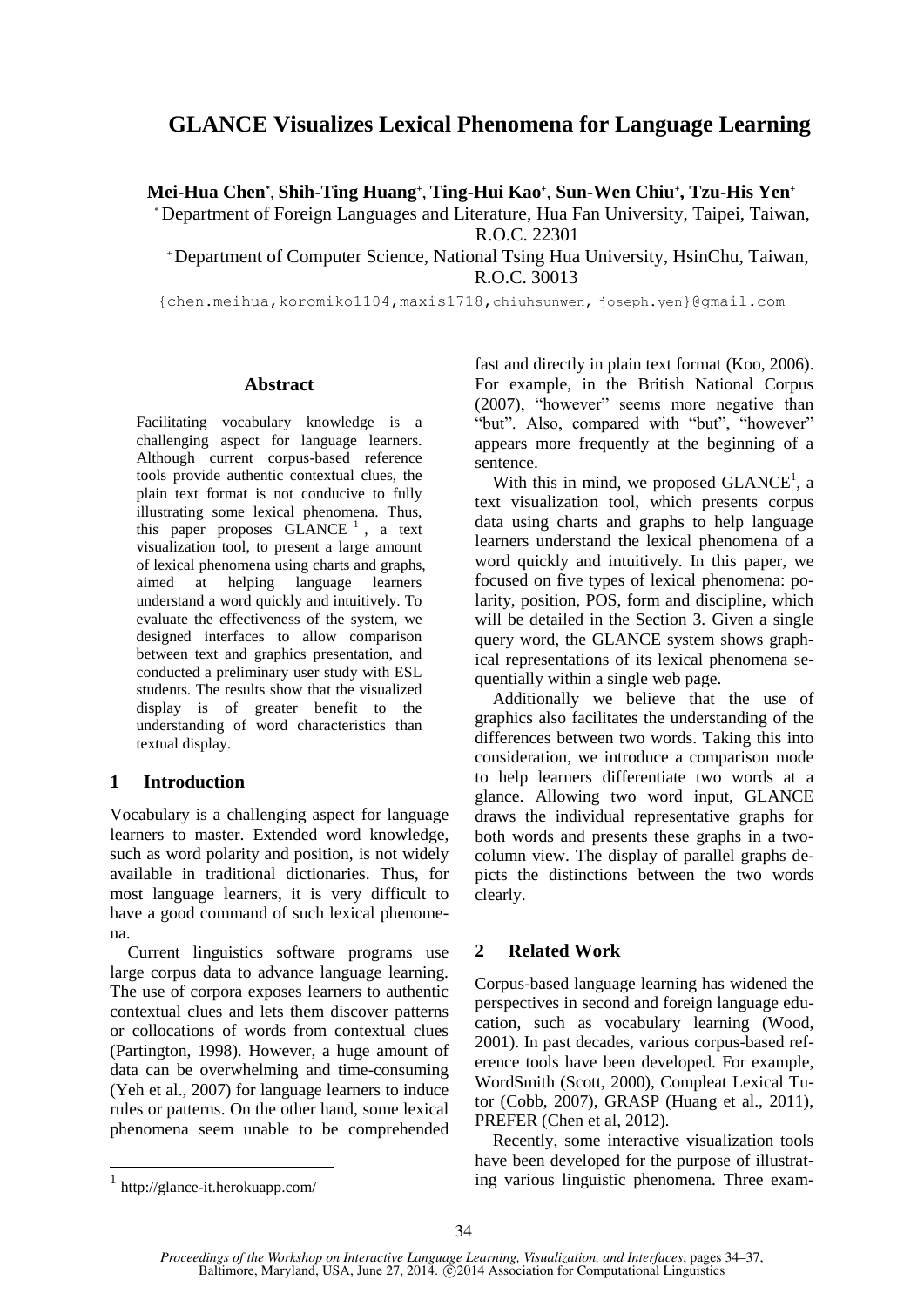ples are Word Tree, a visual concordance (Wattenberg and Viégas, 2008), WORDGRAPH, a visual tool for context-sensitive word choice (Riehmann et al., 2012) and Visual Thesaurus, a 3D interactive reference tool (ThinkMap Inc., 2005).

# **3 Design of the GLANCE System**

The GLANCE system consists of several components of corpus data visualization. We design and implement these visualization modules separately to ensure all graphs are simple and clear enough for users to capture and understand the lexical phenomena quickly.

In this paper, we use the d3.js (Data-Driven Documents) (Bostock et al., 2011) to visualize the data. The d3.js enables direct inspection and manipulation of a standard document object model (DOM) so that we are able to transform numeric data into various types of graphs when fitting these data to other visualization tools. In this section, we describe the ways we extract the data from the corpus and how we translate these data into informative graphs.

### **3.1 Data Preprocessing**

We use the well-formed corpus, the BNC, to extract the data. In order to obtain the Part-ofspeech tags for each text, we use the GENIA tagger (Tsuruoka et al., 2005) to analyze the sentences of the BNC and build a list of <*POS-tag*, *frequency*> pairs for each word in the BNC. Also the BNC contains the classification code assigned to the text in a genre-based analysis carried out at Lancaster University by Lee (2001). For each word, the classification codes are aggregated to a list of <*code*, *frequency*> pairs.

## **3.2 Visualization of Lexical Phenomena**

#### **Polarity**

A word may carry different sentiment polarities (i.e., positive, negative and objective). To help users quickly determine the proper sentiment polarity of a word, we introduce the sentiment polarity information of SentiWordNet (Baccianella et al., 2010) into our system. For each synset of a word, GLANCE displays the polarity in a bar with three different colors. The individual length of the three parts in the bar corresponds to the polarity scores of a synset (Figure 1).

 $R^{\bullet}$ 

despite anything to the contrary (usually following a concession)

#### Example Sentences

- · although I'm a little afraid, however I'd like to try it
- . while we disliked each other, nevertheless we agreed
- · he was a stern yet fair master
- · granted that it is dangerous, all the same I still want to go

Figure 1. Representation of sentiment polarity

#### **Position**

The word position in a sentence is also an important lexical phenomenon. By calculating the word position in each sentence, we then obtain the location distribution. GLANCE visualizes the distribution information of a word using a bar chart. Figure 2 shows a plot of distribution of word position on the x-axis against the word frequency on the y-axis.



Figure 2. Distribution of word position

#### **Part Of Speech (POS)**

A lexical item may have more than one part of speech. Knowing the distribution of POS helps users quickly understand the general usage of a word.

GLANCE displays a pie chart for each word to differentiate between its parts of speech. We use the maximum likelihood probability of a POS tag for a word as the arc length of the pie chart (Figure 3).

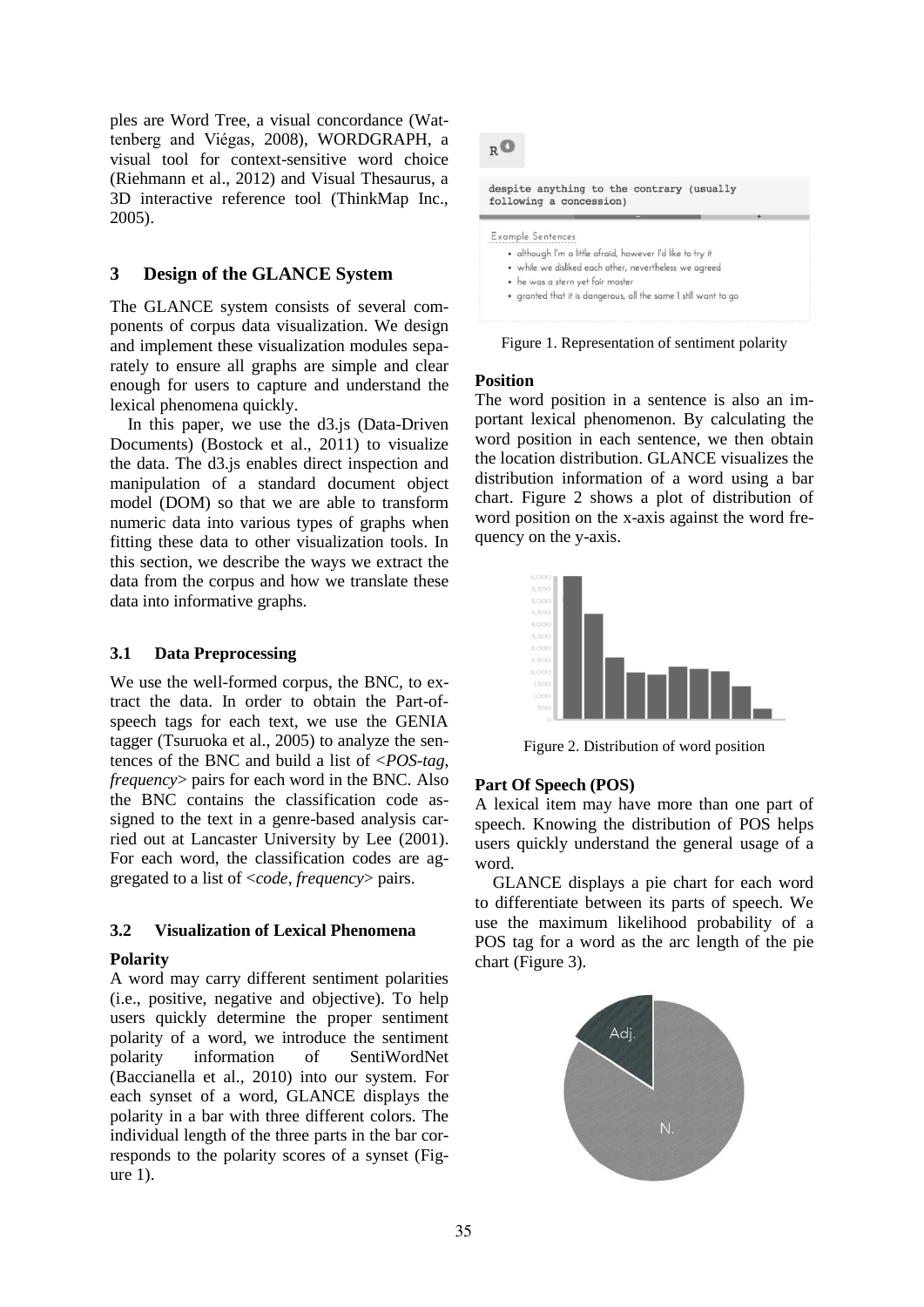Figure 3. POS representation

#### **Form**

The levels of formality of written and spoken language are different, which also confuse language learners. Pie charts are used to illustrate the proportion of written and spoken English of individual words as shown in Figure 4.

We derive the frequencies of both forms from the BNC classification code for each word. The arc length of each sector is proportional to the maximum likelihood probability of forms.



Figure 4. Form representation

### **Discipline**

Similar to language form, the discipline information (e.g., newspaper or fiction) was gathered from the BNC classification code. The relations of the disciplines of a word are presented using a sunburst graph, a radial space-filling tree layout implemented with prefuse (Heer et al., 2005). In the sunburst graph (Figure 5.), each level corresponds to the relation of the disciplines of a certain word. The farther the level is away from the center, the more specific the discipline is. Each level is given equal width, but the circular angle swept out by a discipline corresponds to the frequency of the disciplines.



Figure 5. Discipline relations

#### **4 Results**

#### **4.1 Experimental Setting**

We performed a preliminary user study to assess the efficiency of our system in assisting language learners in grasping lexical phenomena. To examine the effectiveness of visualization, we built a textual interface for comparison with the graphical interface.

Ten pre-intermediate ESL college students participated in the study. A total of six pairs of similar words were listed on the worksheet. After being introduced to GLANCE, all students were randomly divided into two groups. One group was required to consult the first three pairs using the graphical interface and the second three pairs the textual interface, and vice versa. The participants were allowed a maximum of one minute per pair, which meets the goal of this study of quickly glancing at the graphics and grasping the concepts of words. Then a test sheet containing the same six similar word pairs was used to examine the extent of students' word understanding. Note that during the test, no tool supports were provided. The student scored one point if he gave the correct answers to each question. In other words he would be awarded 6 points (the highest number of points) if he provided all the correct answers. They also completed a questionnaire, described below, evaluating the system.

#### **4.2 Experimental Results**

To determine the effectiveness of visualization of lexical phenomena, the students' average scores were used as performance indicators. Students achieved the average score 61.9 and 45.0 out of 100.00 after consulting the graphic interface and textual interface respectively. Overall, the visualized display of word characteristics outperformed the textual version.

The questionnaire revealed that all the participants showed a positive attitude to visualized word information. Further analyses showed that all ten participants appreciated the position display and nine of them the polarity and form displays. In short, the graphical display of lexical phenomena in GLANCE results in faster assimilation and understanding of word information. Moreover, the participants suggested several interesting aspects for improving the GLANCE system. For example, they preferred bilingual environment, further information concerning antonyms, more example sentences, and increased